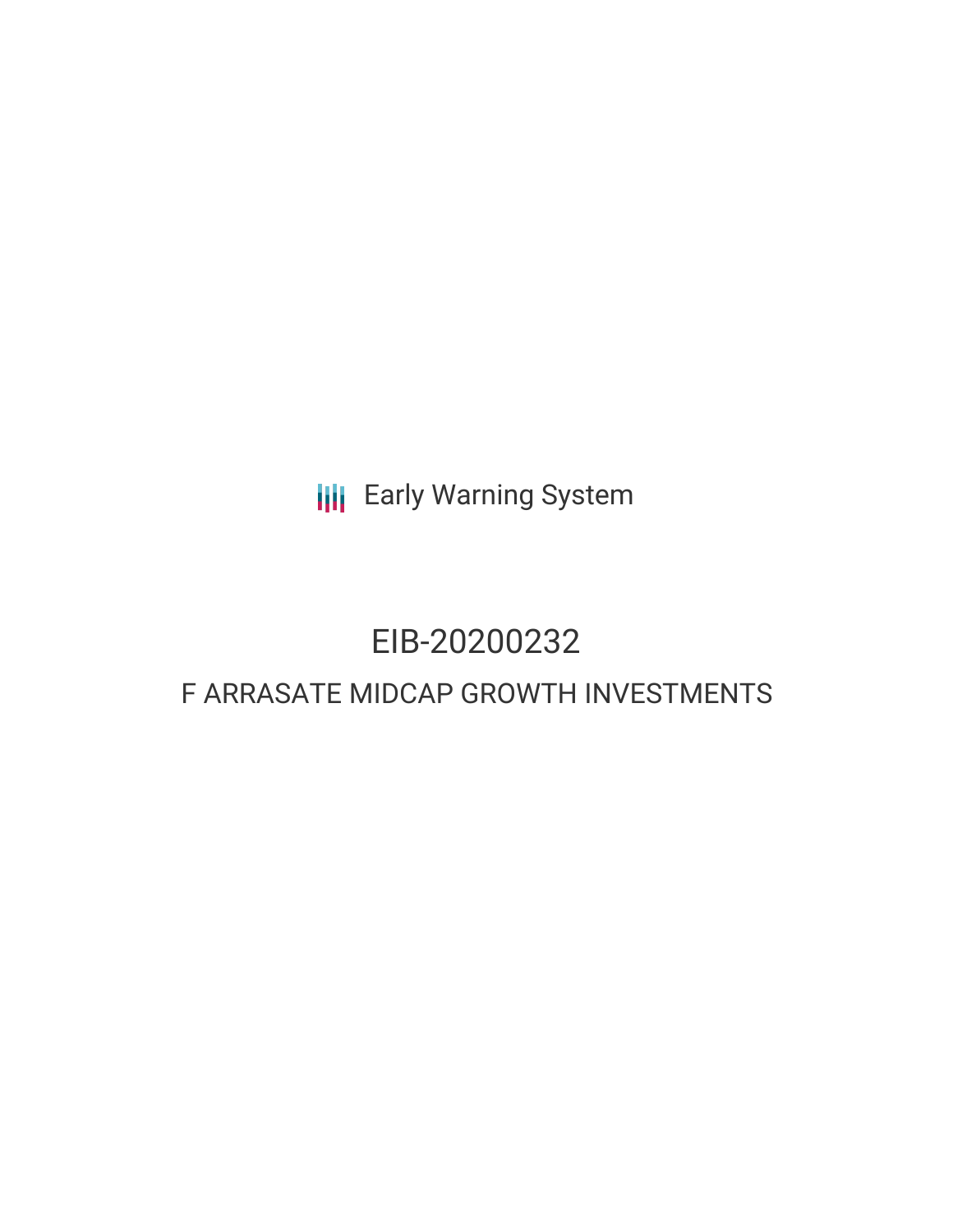

### **Quick Facts**

| <b>Countries</b>               | Spain                          |
|--------------------------------|--------------------------------|
| <b>Financial Institutions</b>  | European Investment Bank (EIB) |
| <b>Status</b>                  | Proposed                       |
| <b>Bank Risk Rating</b>        | U                              |
| <b>Borrower</b>                | <b>FAGOR ARRASATE SC</b>       |
| <b>Sectors</b>                 | Industry and Trade             |
| <b>Investment Type(s)</b>      | Loan                           |
| <b>Investment Amount (USD)</b> | $$11.96$ million               |
| <b>Loan Amount (USD)</b>       | \$11.96 million                |
| <b>Project Cost (USD)</b>      | \$28.71 million                |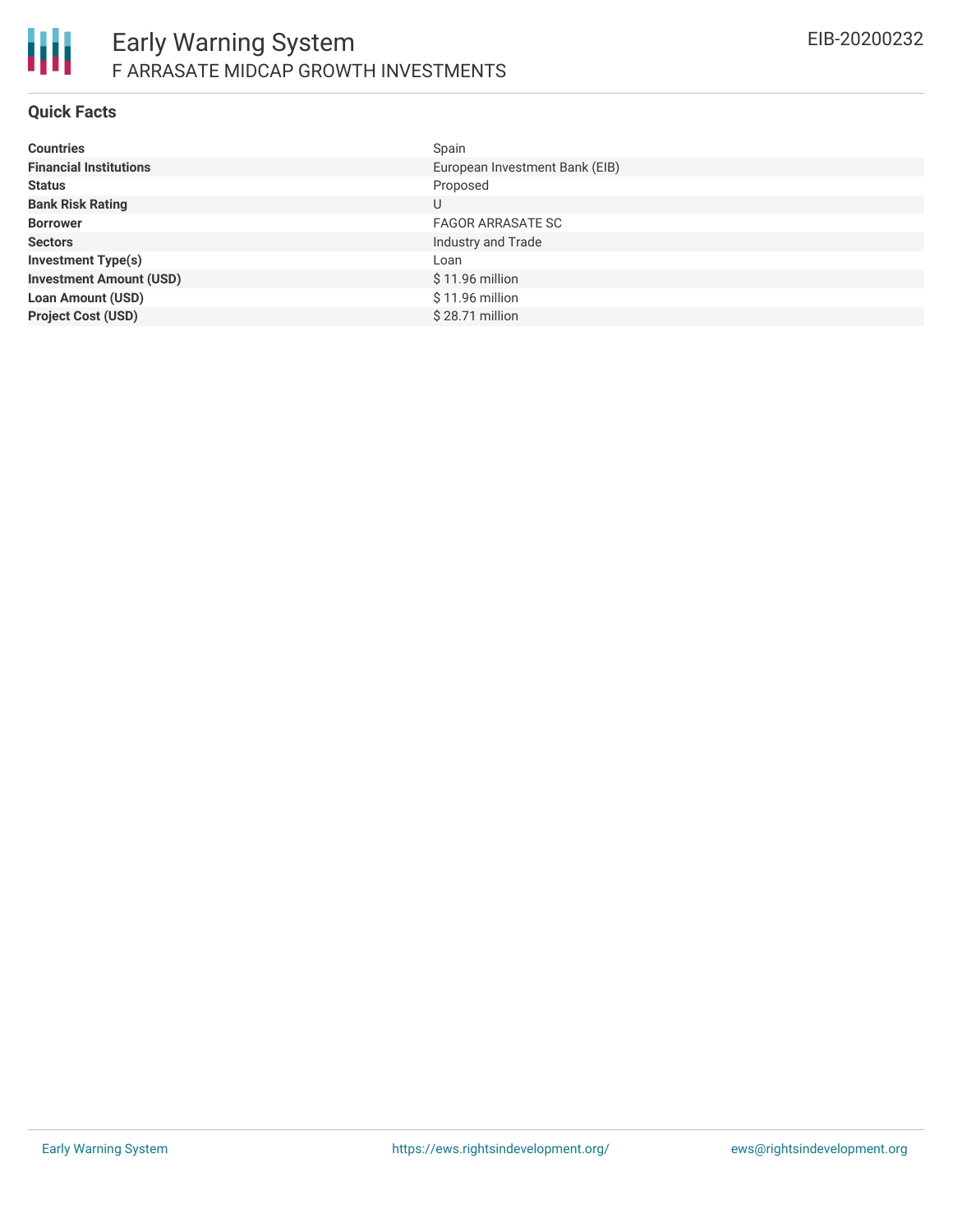

### **Project Description**

According to EIB website, the project concerns the Promoter's: (i) research, development and investment (RDI) investments for the digitalisation and automation of manufacturing processes and for light-weighting technologies mainly for automotive applications; (ii) capital expenditures for the deployment of digital and advanced manufacturing technologies at existing manufacturing facilities. The investments will be carried out in the period 2021-24.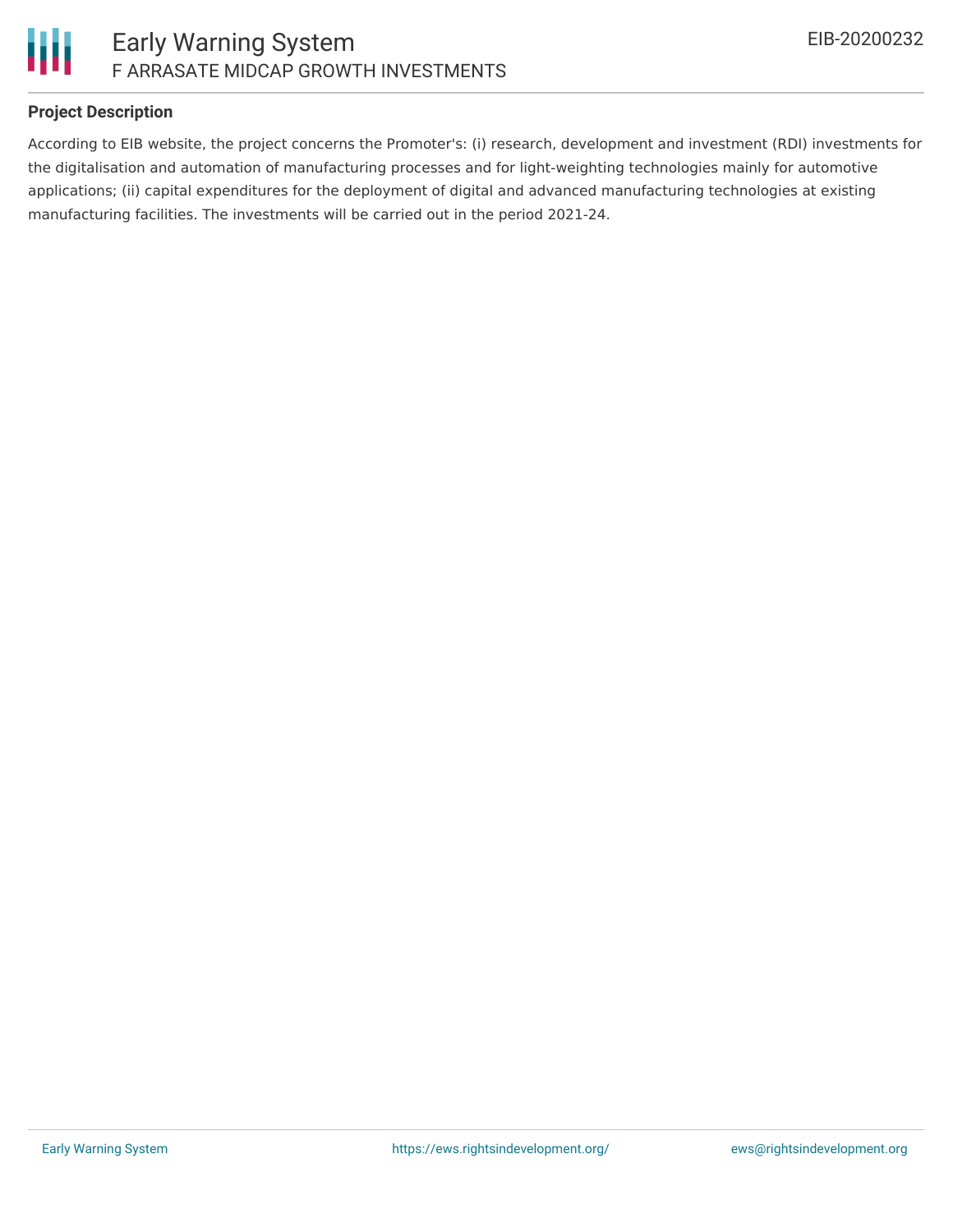# 冊

## **Investment Description**

European Investment Bank (EIB)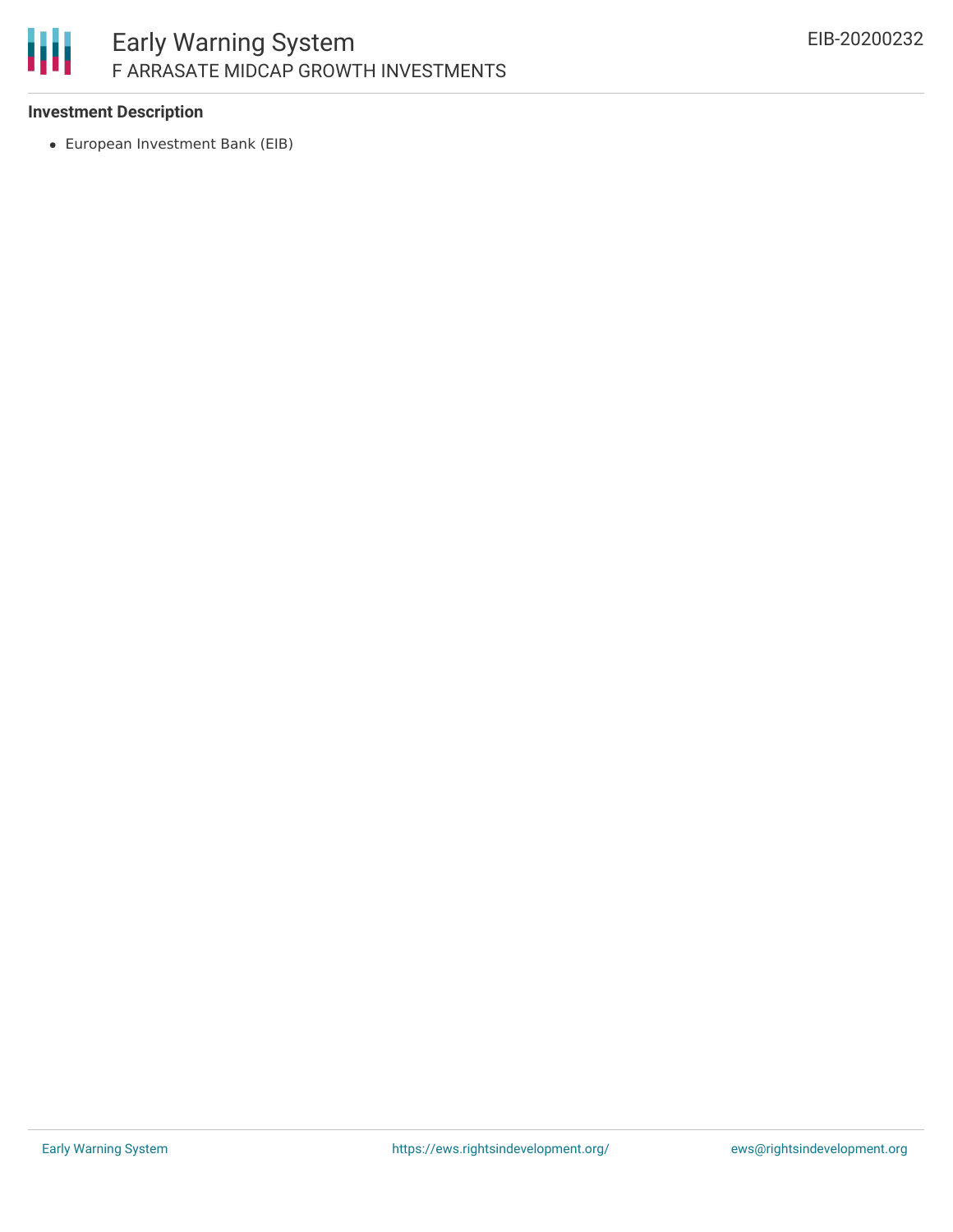# 冊

# Early Warning System F ARRASATE MIDCAP GROWTH INVESTMENTS

| <b>Private Actor 1</b> | <b>Private Actor</b><br>1 Role | <b>Private Actor</b><br>l Sector | <b>Relation</b> | <b>Private Actor 2</b> | <b>Private Actor</b><br>2 Role | <b>Private Actor</b><br>2 Sector |
|------------------------|--------------------------------|----------------------------------|-----------------|------------------------|--------------------------------|----------------------------------|
|                        |                                | $\overline{\phantom{a}}$         |                 | Fagor Arrasate S Coop  | Client                         | $\overline{\phantom{a}}$         |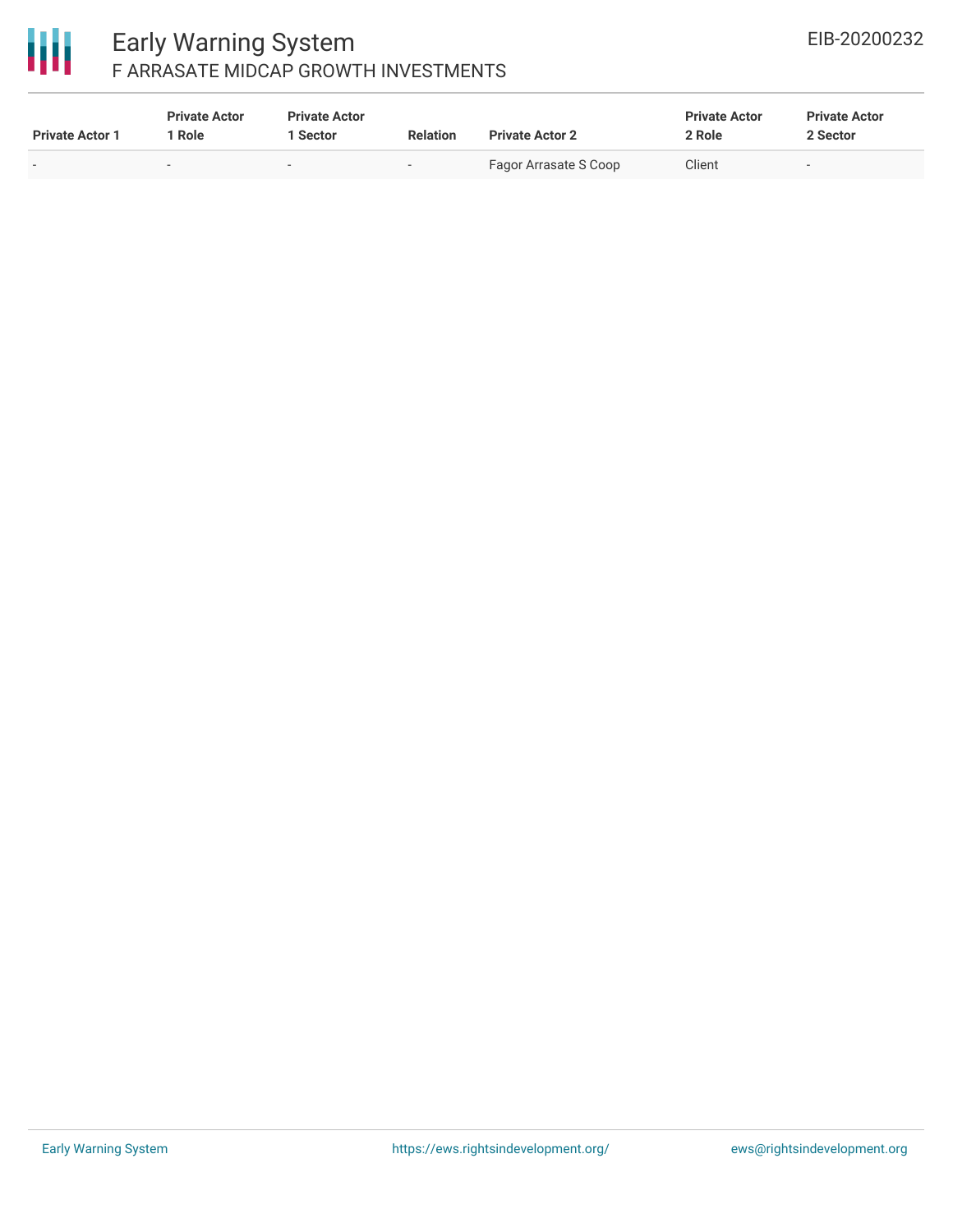### **Contact Information**

No contact information provided at the time of disclosure.

### **ACCESS TO INFORMATION**

You can submit an information request for project information at: https://www.eib.org/en/infocentre/registers/requestform/request-form-default.htm

### **ACCOUNTABILITY MECHANISM OF EIB**

The EIB Complaints Mechanism is designed to facilitate and handle complaints against the EIB by individuals, organizations or corporations affected by EIB activities. When exercising the right to lodge a complaint against the EIB, any member of the public has access to a two-tier procedure, one internal - the Complaints Mechanism Office - and one external - the European Ombudsman. A complaint can be lodged via a written communication addressed to the Secretary General of the EIB, via email to the dedicated email address: complaints@eib.org, by completing the online complaint form available at the following address: http://www.eib.org/complaints/form via fax or delivered directly to the EIB Complaints Mechanism Division, any EIB local representation office or any EIB staff. For further details, check:

http://www.eib.org/attachments/strategies/complaints\_mechanism\_policy\_en.pdf

When dissatisfied with a complaint to the EIB Complaints Mechanism, citizens can then turn towards the European Ombudsman. A memorandum of Understanding has been signed between the EIB and the European Ombudsman establishes that citizens (even outside of the EU if the Ombudsman finds their complaint justified) can turn towards the Ombudsman on issues related to 'maladministration' by the EIB. Note that before going to the Ombudsman, an attempt must be made to resolve the case by contacting the EIB. In addition, the complaint must be made within two years of the date when the facts on which your complaint is based became known to you. You can write to the Ombudsman in any of the languages of the European Union. Additional details, including filing requirements and complaint forms, are available at: http://www.ombudsman.europa.eu/atyourservice/interactiveguide.faces